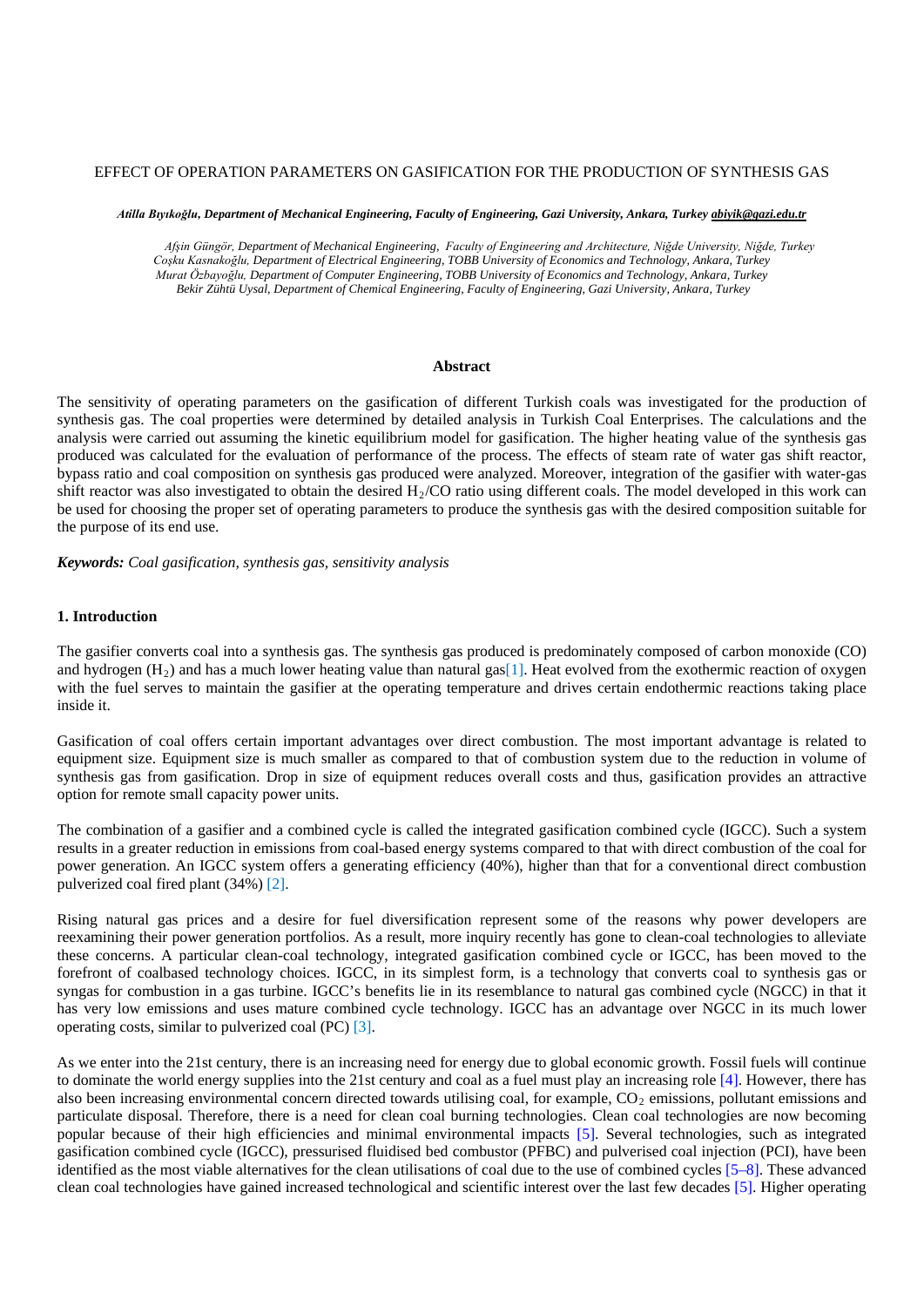pressures have been applied to these technologies, for instance, 10–15 atm for PFBC, 15–25 atm for IGCC and less than 5 atm for PCI. Higher pressure operations will inherently result in an increase in coal throughput, a reduction in pollutant emissions and an enhancement in the intensity of reaction [7].

There are so many contemporary studies in production of synthesis gas for power generation. Some of them can be found in the study of Casleton et al. [9]; a review of the basic technology of coal gasification, with particular application to the production of synthesis gas for power generation.

In this study, aim is oriented on the effect of operational parameters on the composition of produced synthesis gas to be able to use it in power production. Furthermore, by using a couple of water gas shift (WGS) reactors, a refinement process is developed. In combining the gasifier with WGS reactors, a bypass line is constructed connecting the gas at the exit of gasifier with the gas at the exit of WGS reactors to be able to control the properties of the synthesis gas produced more effectively.

#### **2. Description of the problem**

In this study, a gasification process is modeled to produce synthesis gas for power production and a two-stage WGS reactor is used to refine the synthesis gas from the gasifier and a bypass line to control the composition of synthesis gas at the exit of cascade reactor as shown in Fig. 1. Synthesis gas from the gasifier is fed into the refinement system and mixed with steam at the WGS Reactor I. Some portion of the Synthesis gas from the gasifier is mixed with the exiting stream via bypass line connecting inlet and exit streams. Synthesis gas at the exit of WGS Reactor-I is mixed with a second stream of steam. Synthesis gas at the exit of WGS reactor II is mixed with a bypass stream to produce resulting composition.

Gasification model is constructed using the following nine simultaneous reactions under equilibrium condition;

| $C+1/2O_2 \rightarrow CO$        | (1) |
|----------------------------------|-----|
| $C+O_2 \rightarrow CO_2$         | (2) |
| $CO+1/2O_2 \rightarrow CO_2$     | (3) |
| $H_2 + 1/2O_2 \rightarrow H_2O$  | (4) |
| $CO + H2O \rightarrow CO2 + H2$  | (5) |
| $C+H_2O \rightarrow CO+H_2$      | (6) |
| $C + CO_2 \rightarrow 2CO$       | (7) |
| $C+2H_2 \rightarrow CH_4$        | (8) |
| $CH4 + H2O \rightarrow CO + 3H2$ | (9) |
|                                  |     |

The first four reactions are combustion reactions, and reactions numbered between 5 and 8 are gasification reactions;  $5<sup>th</sup>$  reaction is the WGS reaction,  $6<sup>th</sup>$  reaction is water gas reaction,  $7<sup>th</sup>$  reaction is Boduard equilibrium reaction,  $8<sup>th</sup>$  reaction is hydrogenating gasification (methanation) reaction, and  $9<sup>th</sup>$  reaction is methane decomposition reaction.

The equilibrium constants of gasification reactions [1]; water-gas-shift (WGS), Eq. (5), heterogeneous WGS, Eq. (6), Boduard, Eq. (7), and hydrogenating gasification reactions, Eq. (8) are given in Table 1 in the temperature range of 400 and 1500 K.



Figure 1. Schematic view of the gasifier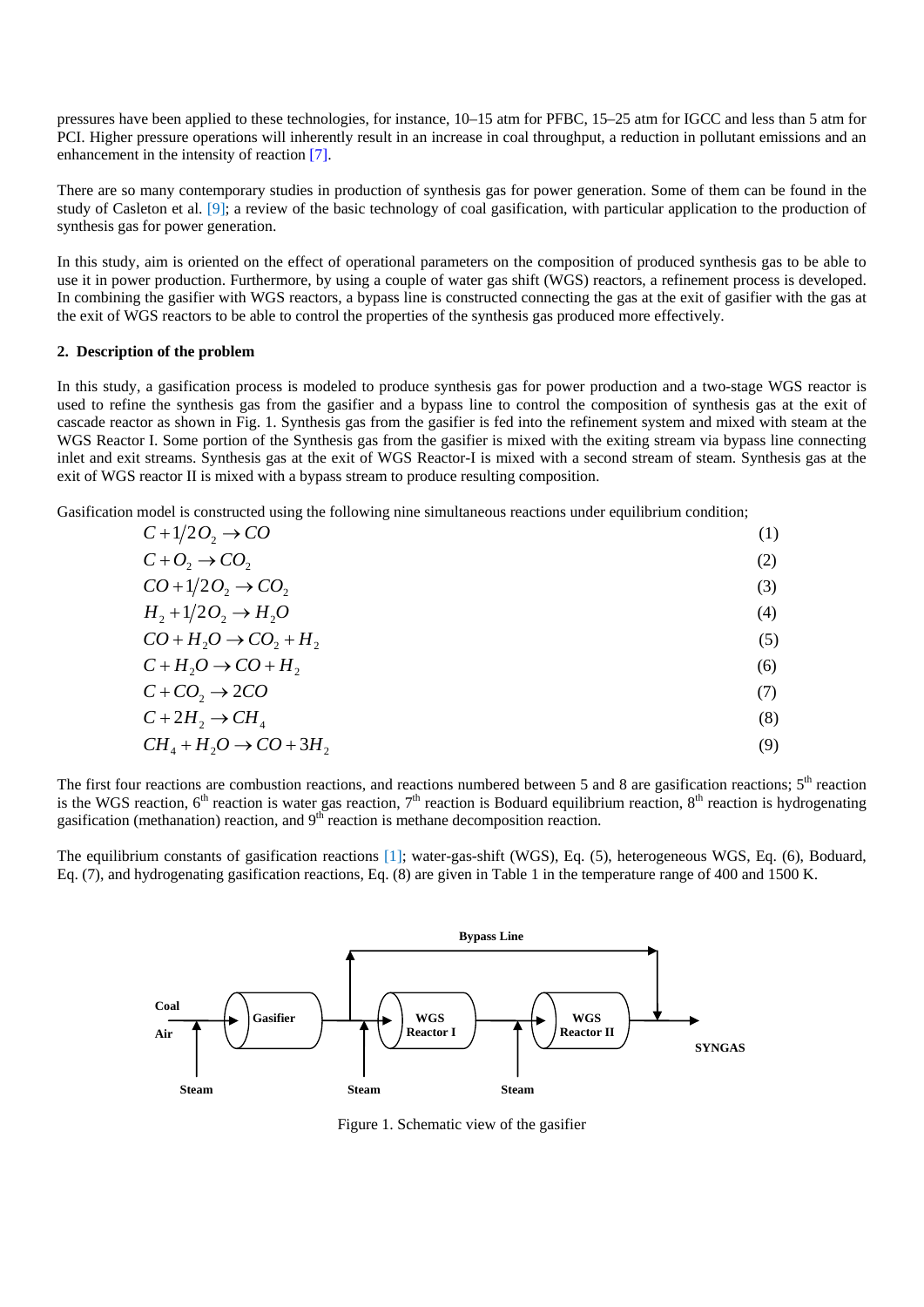| Temperature | $\rm{K}_{p,s}$       | Kp,w           | $K_{p,b}$             | $K_{p,m}$            |
|-------------|----------------------|----------------|-----------------------|----------------------|
| K           | Eq. $(5)$            | Eq. $(6)$      | Eq. $(7)$             | Eq. $(8)$            |
| 400         | $4.05x10^{3}$        | $7.7x10^{-11}$ | $5.2 \times 10^{-14}$ | $2.99x10^5$          |
| 600         | 2.70x10 <sup>1</sup> | $5.1x10^{-5}$  | $1.9x10^{-6}$         | $9.24 \times 10^{1}$ |
| 800         | $4.04x10^{0}$        | $4.4x10^{-2}$  | $1.1x10^{-2}$         | $1.34x10^{0}$        |
| 1000        | $1.38x10^{0}$        | $2.62x10^{0}$  | $1.90x10^{0}$         | $9.6x10^{-2}$        |
| 1500        | $3.7x10^{-1}$        | $6.08x10^{2}$  | $1.62 \times 10^{3}$  | $2.5x10^{-3}$        |

Table 1. Equilibrium constants of gasification reactions [1]

The effect of coal types on the production of synthesis gas is examined under the conditions mentioned earlier. Coals are taken from different districts in Turkey and analyzed in the laboratories of Turkish Coal Enterprises. Results of analyses are presented in Table 2 for four different coal types. Ilgın-1 and Ilgın-2 named coals are taken from Çavuşçu Göl district, Yatağan coal from Yatağan and Tunçbilek from Tunçbilek Tavşanlı district. Ilgın-2 lignite has the highest ash content as shown in Table 2.

Table 2. Properties of coals from four different districts in Turkey

| <b>Constituents</b> | $ILGIN-1$ | ILGIN-2 | <b>YATAGAN</b> | <b>TUNCBILEK</b> |  |  |
|---------------------|-----------|---------|----------------|------------------|--|--|
| $C($ %)             | 27.14     | 24.82   | 32.48          | 56.89            |  |  |
| $H$ (%)             | 2.05      | 2.82    | 2.79           | 4.28             |  |  |
| O(%)                | 10.16     | 4.17    | 12.91          | 7.97             |  |  |
| N(%)                | 0.61      | 0.62    | 0.66           | 2.16             |  |  |
| S(%)                | 1.36      | 5.35    | 0.88           | 1.47             |  |  |
| Ash $(\%)$          | 5.42      | 16.58   | 6.44           | 13.72            |  |  |
| Moisture (%)        | 53.26     | 45.64   | 43.84          | 13.51            |  |  |
| LHV (Kcal/kg)       | 2056      | 2284    | 2694           | 5424             |  |  |
| HHV (Kcal/kg)       | 2475      | 2698    | 3096           | 5728             |  |  |

### **3. Solution methodology**

Two different types of software are developed for the solution of gasification equations: FORTRAN and MATLAB. In FORTRAN software, the model equations are solved using Gauss–Seidel iteration; successful relaxation method and combined relaxation Newton–Raphson methods. In MATLAB software, constrained optimization - sequential quadratic programming (SQP) based on least squares error minimization- method is used. Flowchart of the computational steps is shown in Figure 2 for the gasification model. A new calculation scheme is implemented into the code for the refinement process as shown in Figure 3.

There are many parameters affecting the composition of synthesis gas both in gasification and refinement processes. The amount of coal, coal properties, gasification temperature and pressure, air/fuel ratio, and steam/fuel ratio are gasification parameters. Simulation model calculates synthesis gas composition for aimed  $H<sub>2</sub>/CO$  ratio at the gasifier exit for given gasifier operating conditions. The synthesis gas refinement process can be controlled by adjusting the synthesis gas, bypass ratio, bp, temperature of WGS reactors,  $T_1$  and  $T_2$ , and the steam to synthesis gas ratios,  $SR_1$  and  $SR_2$ . Therefore, simulation model also calculates optimum values of bypass ratio, temperature of WGS reactors, steam to synthesis gas ratio of WGS reactors for aimed  $H<sub>2</sub>/CO$ ratio.

During synthesis gas refinement process, the model requires SYNGAS composition to be known at the beginning of calculation and after entering the operation parameters such as the steam ratios,  $SR_1$  and  $SR_2$ , reactor temperatures,  $T_1$  and  $T_2$ , and the  $H<sub>2</sub>/CO$  ratio expected, the model performs calculations for  $SR<sub>1</sub>$  and  $SR<sub>2</sub>$ . If the calculations converged to a solution, the program saves the results to a file and stops. Otherwise perform the following operations; updating the values of  $SR<sub>1</sub>$  and  $SR<sub>2</sub>$  and giving an initial value to the bypass ratio, the WGS reaction is solved to get a SYNGAS composition. As a final step, the desired  $H<sub>2</sub>/CO$ ratio is checked. If this ratio satisfies the criteria, the program computes the HHV of the resulting SYNGAS composition, hot and cold gas efficiencies of the system.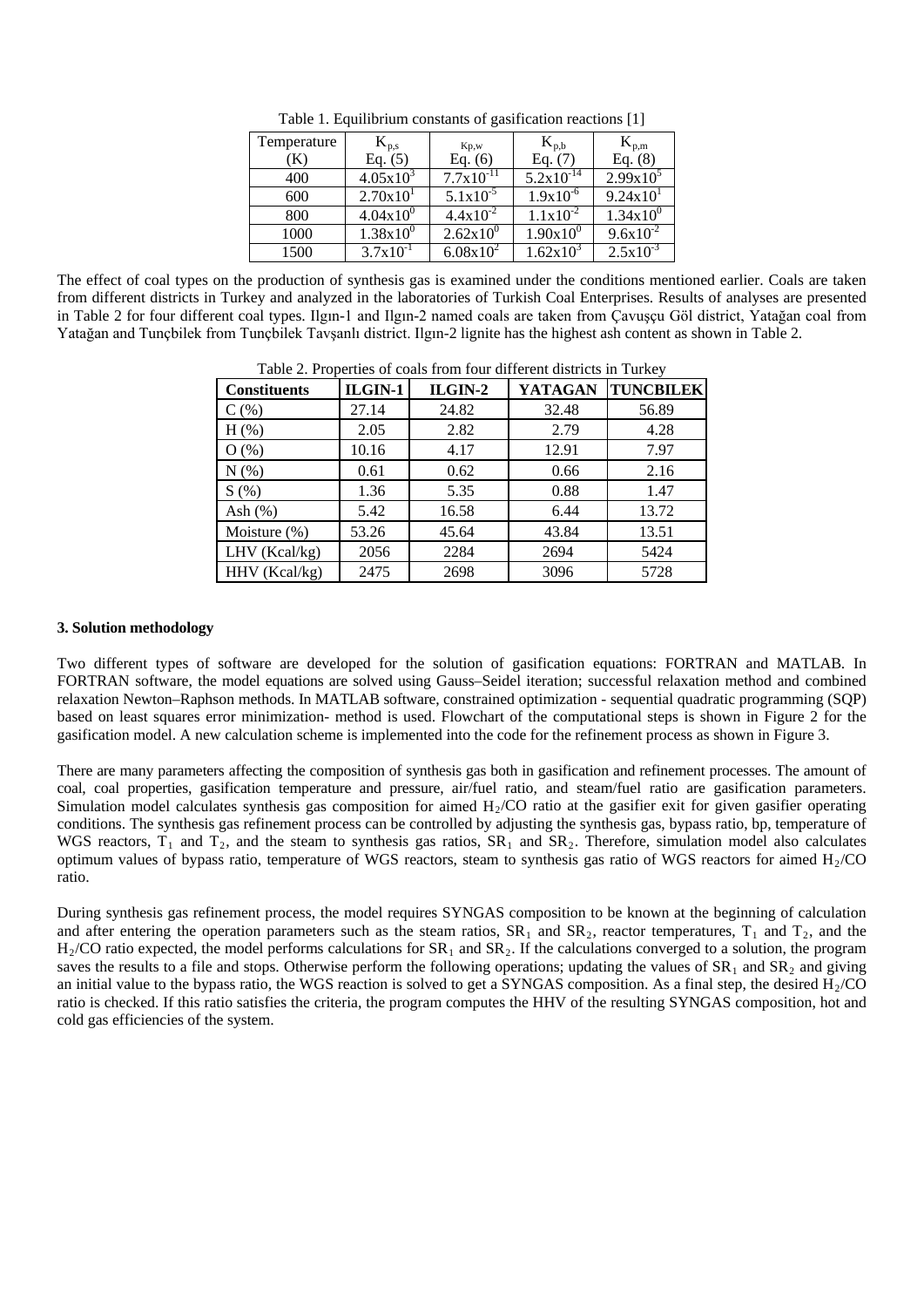

Figure 2. Flowchart of the gasification model

Figure 3. Flowchart of the cascade WGS reactor model

# **4. Results and discussion**

There are many parameters effecting the composition of synthesis gas which makes the problem more complex. In this study, the most appropriate operational parameters in the gasification process which are obtained from earlier studies  $[10-12]$  are used in the calculations of the refinement process. The gasification pressure and temperature [10] are selected as 1 atm. and 1400 K, air to fuel ratio and steam to fuel ratio [11] in the gasifier on mass basis as 1.2 and 0.4, and the temperature of WGS-1 and WGS-2 reactors  $[12]$  as 350 K and 200K, respectively. We have learnt from the earlier study  $[12]$  that one can obtain the most appropriate result at all operating conditions balancing the amount of one of the steam rates and bypass ratio, therefore all the computations are done by adjusting the steam rate at WGS-1 reactor and eliminating the steam rate at WGS-2 reactor. The detailed information on the selection of these gasification parameters can be found in the relevant studies [10-12]. In this study, the results are obtained under these conditions for 1 kg of coal and four different Turkish coals, i.e. Ilgın-1, Ilgın-2, Yatağan and Tunçbilek.

In Figure 4, the variation of  $H<sub>2</sub>/CO$  ratio with steam ratio for four types of Turkish coals are presented changing bypass ratio from 0 to 1 by step of 0.2. In Figure 4(a), the variation of  $H<sub>2</sub>/CO$  ratio with steam ratio for four types of Turkish coals is presented at bypass ratio of 0.0. There is a linear increase in  $H_2/CO$  ratio with steam ratio for all type of coals having different slopes. Therefore, there is no optimum value for steam ratio of WGS reactor giving highest  $H<sub>2</sub>/CO$  ratio. In this respect, looking at Figure 4 between (b) and (e), one can observe an optimum value for steam ratio of WGS reactor at each graph. These optimums are independent from the coal types. In Figure 4(b), the variation of  $H<sub>2</sub>/CO$  ratio with steam ratio is presented for four types of Turkish coals at bypass ratio of 0.2. The optimum value for steam ratio of WGS reactor occurs at the value of 1. In Figure 4(c), the variation of  $H_2/CO$  ratio with steam ratio is presented for four types of Turkish coals at bypass ratio of 0.4. The optimum value for steam ratio of WGS reactor occurs at the value of 0.9. In Figure 4(d), the variation of  $H_2/CO$  ratio with steam ratio is presented for four types of Turkish coals at bypass ratio of 0.6. The optimum value for steam ratio of WGS reactor occurs at the value of 0.8. In Figure 4(e), the variation of  $H_2/CO$  ratio with steam ratio is presented for four types of Turkish coals at bypass ratio of 0.8. The optimum value for steam ratio of WGS reactor occurs again at the value of 0.8. Examining figures between 5 and 8, one can see that this optimum shifts left hand side by increasing bypass ratio from 0.2 to 0.6. In Figure 4(f), the variation of  $H<sub>2</sub>/CO$  ratio with steam ratio is presented for four types of Turkish coals at bypass ratio of 1.0. There is no change in  $H<sub>2</sub>/CO$  ratio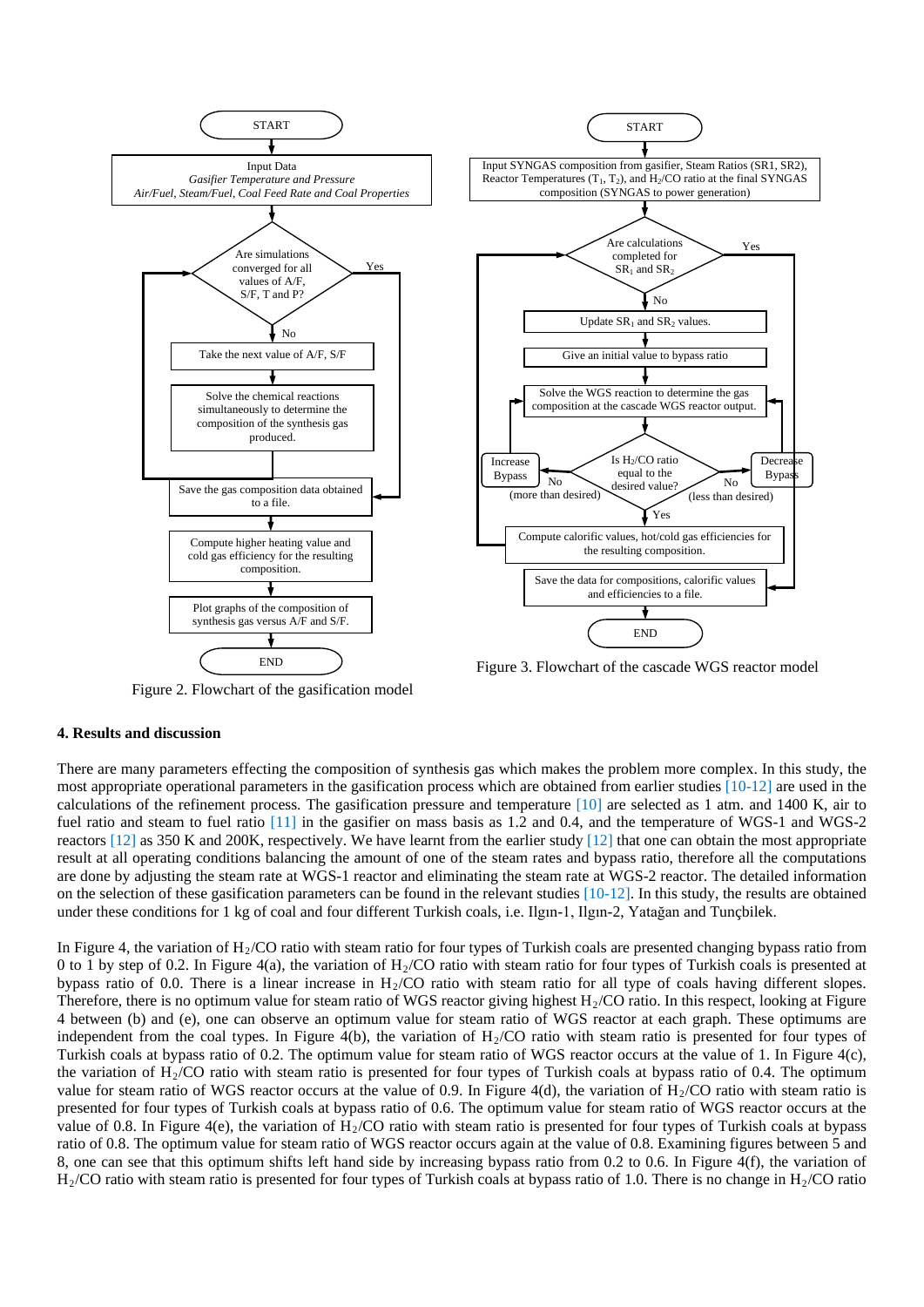with steam ratio as seen from Figure 4(f). Therefore, there is no optimum value for steam ratio of WGS reactor giving highest  $H<sub>2</sub>/CO$  ratio independent from the coal type. From these figures, one can observe that Ilgin-2 has produced the highest  $H<sub>2</sub>/CO$ ratio at WGS output and sorting from the highest to the lowest, Ilgın-1, Yatağan, and Tunçbilek come after Ilgın-2, respectively.



Figure 4. The variation of  $H<sub>2</sub>/CO$  ratio with steam ratio and bypass ratio for four types of Turkish coals

Although the optimum value for steam ratio of WGS reactor shifts to the left hand side of the graph by increasing bypass ratio, one can fix the optimum value in the view of economic reasons. In each graph between Figures 4(b) and 4(e), there are two regions having steepest slope and smaller slope. The transition point between regions occurs at steam ratio of 0.3 for Ilgın-1, Ilgın-2 and Yatağan coals and 0.4 for Tunçbilek lignite regardless of bypass ratio. Following the steepest slope region, smaller slope region becomes and the optimum may be shifted in the lower slope region at a reasonable range. Let's put forth a criterion lowering the optimum value to a reasonable level from economic point of view. Criterion is that the optimum is the point where the change in  $H<sub>2</sub>/CO$  ratio less than 2% is observed at first between successive points in the smaller slope region. Under this definition, the optimum value for steam ratio of WGS reactor may be taken as 0.4 independent from the bypass ratio.

Ilgın-1, Ilgın-2 and Yatağan coals present similar results with respect to the production of H2/CO ratio except Tunçbilek lignite. The distinction is clearly shown on the Figures between  $4(a)$  and  $4(f)$ . In Figure  $4(b)$ , the maximum value of  $H<sub>2</sub>/CO$  ratio reaches about 14 for Ilgın-2, 13 for Ilgın-1 and 12 for Yatağan. Examining Figures between 4(b) and 4(f), one can see this maximum decreases while increasing bypass ratio. The maximum value of  $H<sub>2</sub>/CO$  ratio for Ilgin-2 reaches about the value of 14 for bypass ratio of 0.2, 6.5 for bypass ratio of 0.4, 4 for bypass ratio of 0.6, 2.75 for bypass ratio of 0.8 and finally 2 for bypass ratio of 1.0. The maximum value of  $H<sub>2</sub>/CO$  ratio for Ilgin-1 reaches about the value of 13 for bypass ratio of 0.2, 6 for bypass ratio of 0.4, 3.7 for bypass ratio of 0.6, 2.5 for bypass ratio of 0.8 and finally 1.8 for bypass ratio of 1.0. The maximum value of  $H<sub>2</sub>/CO$  ratio for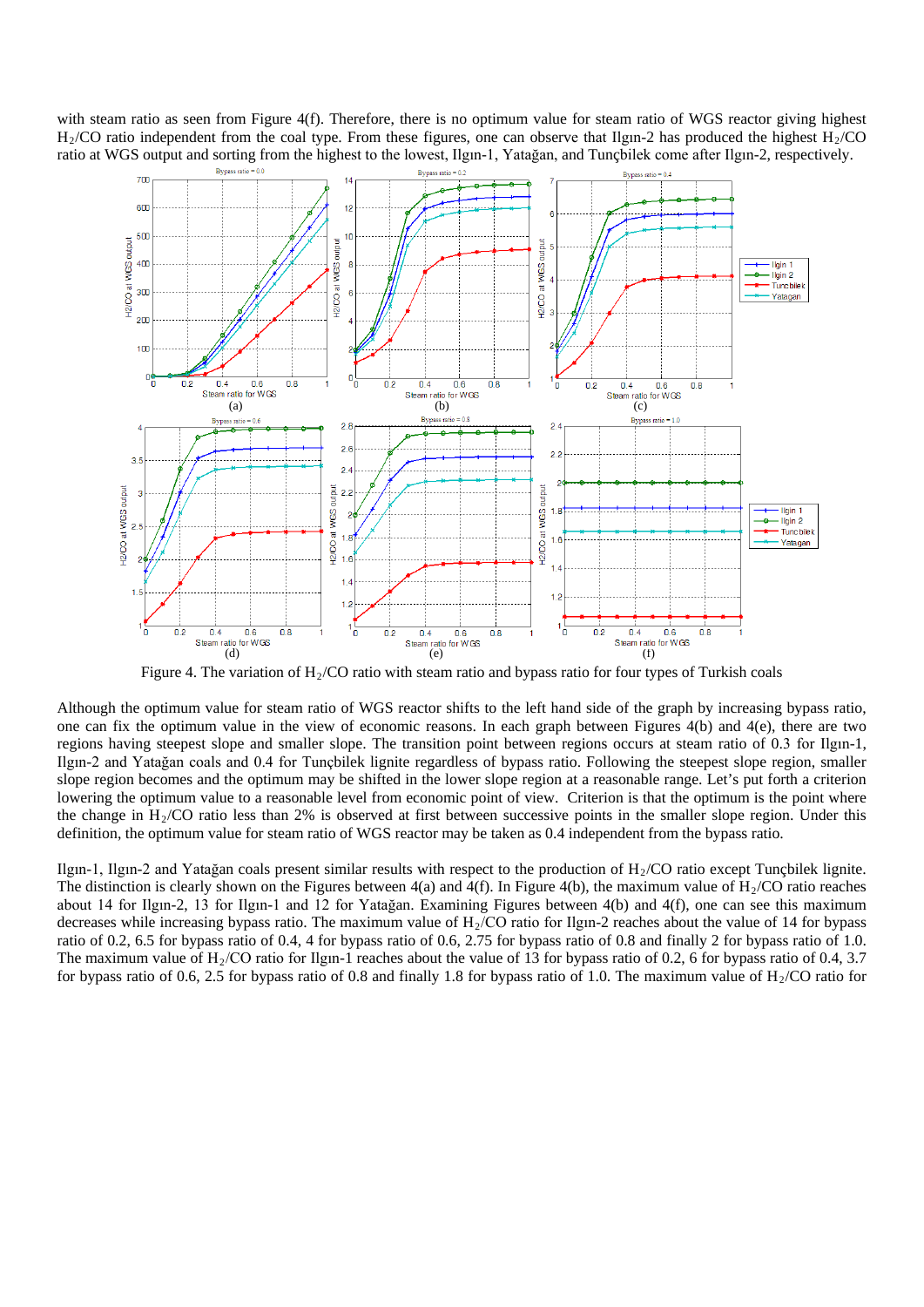

Figure 5. The variation of CO, H<sub>2</sub>O, CO<sub>2</sub>, H<sub>2</sub>, H<sub>2</sub>/ CO and HHV of SYNGAS with steam ratio and bypass ratio at the exit of WGS reactors

Yatağan reaches about the value of 12 for bypass ratio of 0.2, 5.5 for bypass ratio of 0.4, 3.4 for bypass ratio of 0.6, 2.3 for bypass ratio of 0.8 and finally 1.65 for bypass ratio of 1.0. The maximum value of  $H_2/CO$  ratio for Tunçbilek reaches about the value of 9 for bypass ratio of 0.2, 4 for bypass ratio of 0.4, 2.5 for bypass ratio of 0.6, 1.6 for bypass ratio of 0.8 and finally 1.1 for bypass ratio of 1.0.

The maximum value of  $H_2/CO$  ratio is reduced by 7% for bypass ratio of 0.2 changing the optimum for steam ratio from 1 to 0.4 regardless of coal type. The maximum value of  $H_2/CO$  ratio is reduced by 3% for bypass ratio of 0.4 changing the optimum for steam ratio from 0.9 to 0.4 regardless of coal type. The maximum value of  $H<sub>2</sub>/CO$  ratio is reduced by 2.5% for bypass ratio of 0.6 changing the optimum for steam ratio from 0.8 to 0.4 regardless of coal type. The maximum value of  $H<sub>2</sub>/CO$  ratio is reduced by 0.4% for bypass ratio of 0.8 changing the optimum for steam ratio from 0.8 to 0.4 regardless of coal type. As a result of changing optimum for steam ratio to 0.4 for all bypass ratios, the loss in the production of  $H<sub>2</sub>/CO$  ratio is in allowable limits. Therefore, the optimum value of steam ratio of WGS reactor should be taken as 0.4 regardless of bypass ratio and coal type. It seems the most preferable coal type is Ilgin-2 between four types of coals for the production of  $H<sub>2</sub>/CO$  ratio.

In Figure 5, the variation of CO,  $H_2O$ ,  $CO_2$ ,  $H_2$ , Cold gas efficiency and HHV of SYNGAS with steam ratio is shown for bypass ratio at the exit of WGS reactors. The results are obtained for 1000 kg Ilgın-2 lignite. In Figure 5(a), the variation of carbonmonoxide with steam ratio is shown at different bypass ratio for Ilgın-2. At steam ratio of 0.4, carbon-monoxide level reaches approximately zero without using bypass fluid. In Figure 5(d), the variation of hydrogen with steam ratio is shown at different bypass ratio for Ilgın-2. At steam ratio of 0.4, hydrogen amount reaches its maximum level and is about 0.087 kmol per 1 kg of coal feed. In Figure 5(b), the variation of water with steam ratio is shown at different bypass ratio for Ilgın-2. At steam ratio of 0.4, water level reaches 0.02 kmol per 1 kg of coal feed. In Figure 5(c), the variation of carbon-dioxide with steam ratio is shown at different bypass ratio for Ilgın-2. At steam ratio of 0.4, carbon dioxide level reaches its maximum for bypass ratio of zero and is about 0.029 kmol per 1 kg of coal feed. In Figure 5(e), the variation of  $H<sub>2</sub>/CO$  with steam ratio is shown at different bypass ratio for Ilgin-2. At steam ratio of 0.4, H<sub>2</sub>/CO value reaches a hundred levels for bypass ratio of zero. In Figure 5(f), the variation of HHV of synthesis gas with steam ratio is shown at different bypass ratio for Ilgın-2 at the exit of WGS reactor. At steam ratio of 0.4, the HHV of synthesis gas reaches its maximum level for bypass ratio of zero and is about 19.81 MJ per 1 kg of coal (4739 kcal/kg).